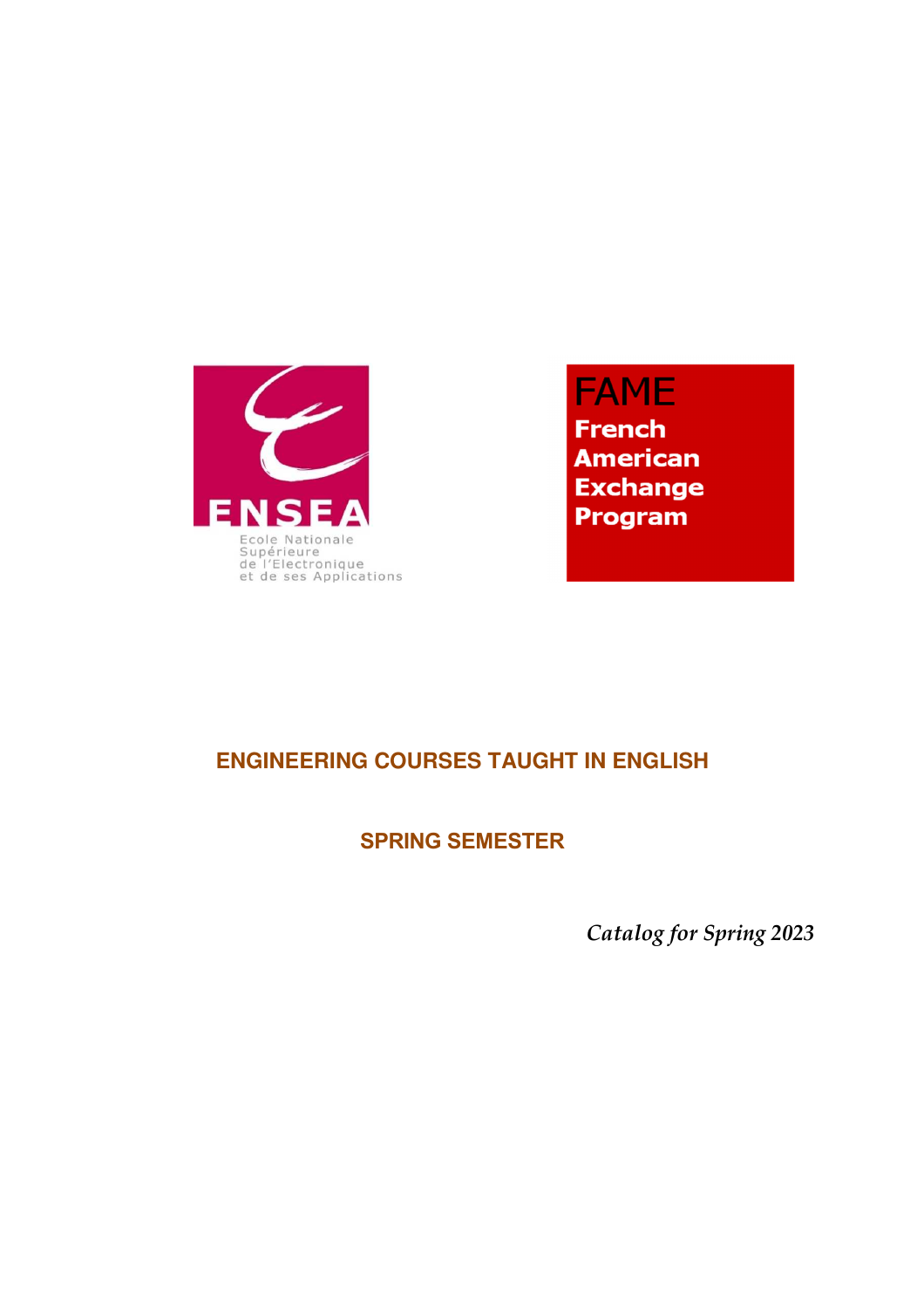Students participating to the FAME program have the possibility to choose:

- FAME courses (specific for international students)

- One ELECTIVE course (mixed with ENSEA students in their 8th semester). *Indeed all the elective courses taught in English during Spring semester are scheduled in parallel Mondays and Thursdays.*

The French Language and Culture course is compulsory (3 c.h.). For non-beginner students, an intermediate or advanced French course is also available.

The number of scientific courses is flexible but a minimum of 12 credit-hour and a maximum of 18 credit-hour is recommended.

# **2023 dates for FAME Program are: January 23th to June 2nd (15 weeks of class, 4 weeks of break)**

On Saturday January 21<sup>st</sup> is organized an airport pickup in the morning. Classes start on Monday January 23<sup>th</sup> and end on Friday June 2<sup>nd</sup>, students can leave as early as June 3rd. Earlier departure can be considered upon request.

The semester includes two breaks of two weeks each: Winter Break: February 18<sup>th</sup> to March 5<sup>th</sup> Spring Break: April 22<sup>th</sup> to May 9<sup>th</sup>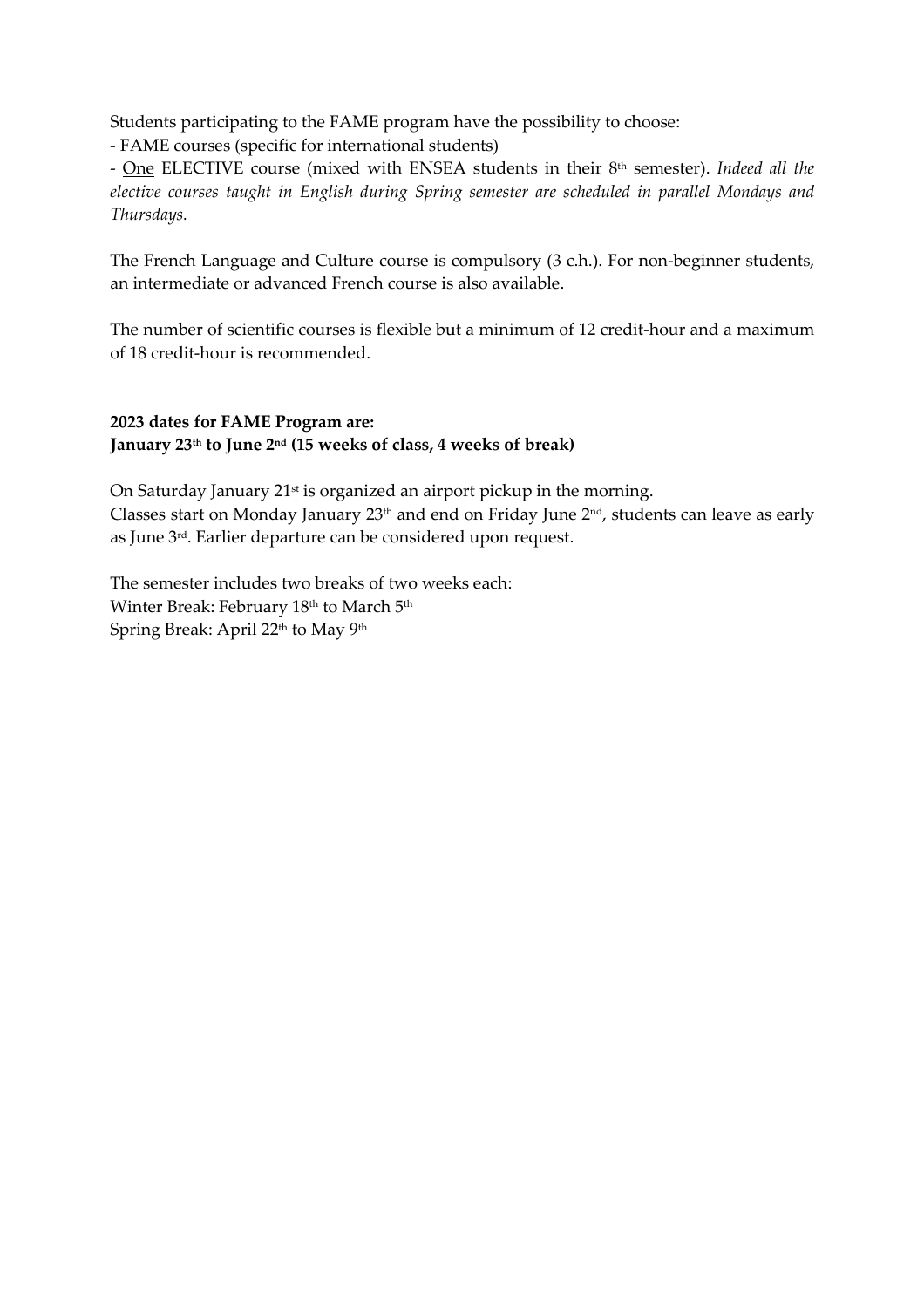| <b>FAME</b>    | <b>ENSEA</b>                       |                                  |
|----------------|------------------------------------|----------------------------------|
|                | <b>French Language and Culture</b> |                                  |
| US Credits : 3 | Lecture : 48 h                     | Language : English<br>and French |
|                |                                    |                                  |

The main aim is to reach basic knowledge (CEFR A2 level) in French by developing linguistic and pragmatic competences and being acquainted with social and cultural conventions.

A2 level: Students have a repertoire of basic language that enables them to deal with everyday situations with predictable content, though they will generally have to compromise the message and search for words/signs.

## **Prerequisites**

No prerequisites

## **Contents**

**French Language**: 2 x 16h (students may switch for an intermediate group after the first 16 hour-unit) Students will be involved in a variety of activities, mostly interactive with maximum use of French. Attention will be devoted to explaining the fundamentals of French. Students will develop their oral, aural, reading and writing skills in French. The course will provide a good understanding of grammar, syntax, lexis and phonology.

- Linguistic competences: morphology, syntax, lexis and phonology.
- Pragmatic competence: functions and speech acts.

## **French culture:**

Students will broaden their knowledge of French culture and social conventions.

# Unit 1: **Survival French** (8h)

This unit will be based on the observation of the French way of life and culture and socio-linguistic conventions. Students will develop and broaden their knowledge of French customs and habits. The course will focus on daily life activities and fundamental social conventions.

#### Unit 2: **Exploring Art and Culture in France** (8h)

This unit will focus on the French way of life in Paris, its suburbia and French regional peculiarities. Students will explore a broad range of subjects (gastronomy, painting, literature, architecture…) Visits of local cultural spots will be prepared and encouraged.

#### **Organization**

- Duration: 32 h for French Language + 16 h for French Culture
- Mid-tem and final exam (50%) Role-plays, quizzes, homework and presentations (50%)
- Optional conversation workshops are offered (45 min-session during lunch time every week)

# **Textbook**

# **Similar to the following courses**

GENERAL EDUCATION **HUMANITIES**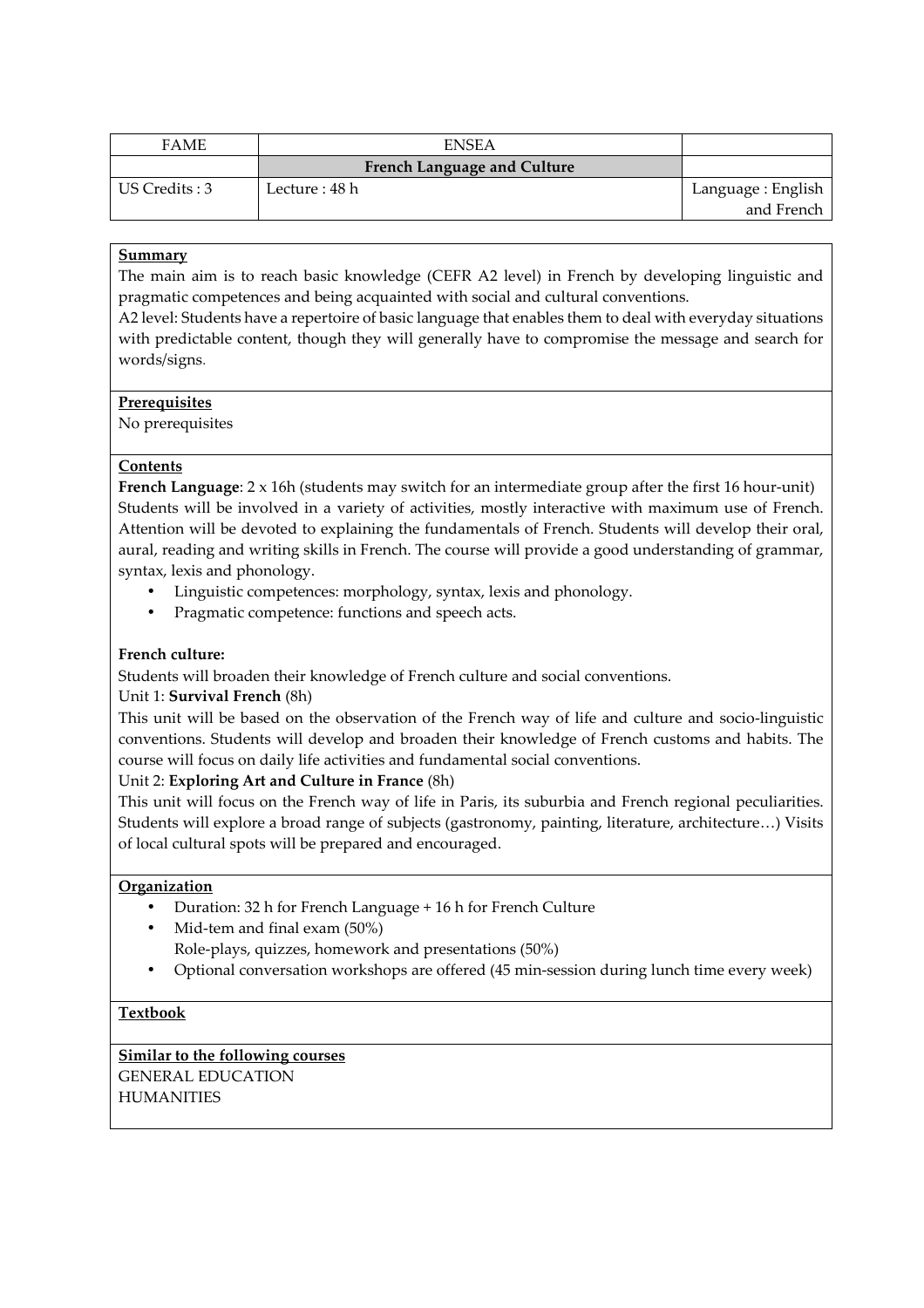| <b>ENSEA</b>                             |                                  |
|------------------------------------------|----------------------------------|
| Intermediate French Language and Culture |                                  |
| Lecture : 48 h                           | Language : English<br>and French |
|                                          |                                  |

The main aim is to reach the threshold level (CEFR B1+ level) in French by developing linguistic and pragmatic competences and being acquainted with social and cultural conventions.

B1+: students have a sufficient range of language to describe unpredictable situations, explain the main points in an idea or problem with reasonable precision and express thoughts on abstract or cultural topics.

## **Prerequisites**

**A2 level**. Students have a repertoire of basic language that enables them to deal with everyday situations with predictable content, though they will generally have to compromise the message and search for words/signs.

## **Contents**

**French language**: 2 x 16h (students may switch for an advanced group after the first 16 hour-unit) Students will be involved in a variety of activities, mostly interactive with maximum use of French. Attention will be devoted to explaining the fundamentals of French. Students will develop their oral, aural, reading and writing skills in French. The course will provide a good understanding of grammar, syntax, lexis and phonology.

- Linguistic competences: morphology, syntax, lexis and phonology.
- Pragmatic competence: functions and speech acts.

#### **French culture:**

Students will broaden their knowledge of French culture and social conventions. These units include role-plays and interactive activities.

#### Unit 2: **Exploring Art and Culture in France** (8h)

This unit will focus on the French way of life in Paris, its suburbia and French regional peculiarities. Students will explore a broad range of subjects (gastronomy, painting, literature, architecture…) Visits of local cultural spots will be prepared and encouraged.

#### Unit 3: **Professional French** (8h)

Students will explore professional conventions and differences. This unit will focus on socio-linguistic peculiarities in terms of variation, register and intercultural knowledge and teach students to identify and use them with ease. Students will write resumes and cover letters, conduct mock interviews and get acquainted with the French working world and its conventions. It will include interviews with some executives in French companies.

# **Organization**

- Duration: 32 h for French Language + 16 h for French Culture
- Mid-tem and final exam (50%) Role-plays, quizzes, homework and presentations (50%)
- Optional conversation workshops are offered (45 min-session during lunch time every week)

# **Textbook**

**Similar to the following courses**

GENERAL EDUCATION HUMANITIES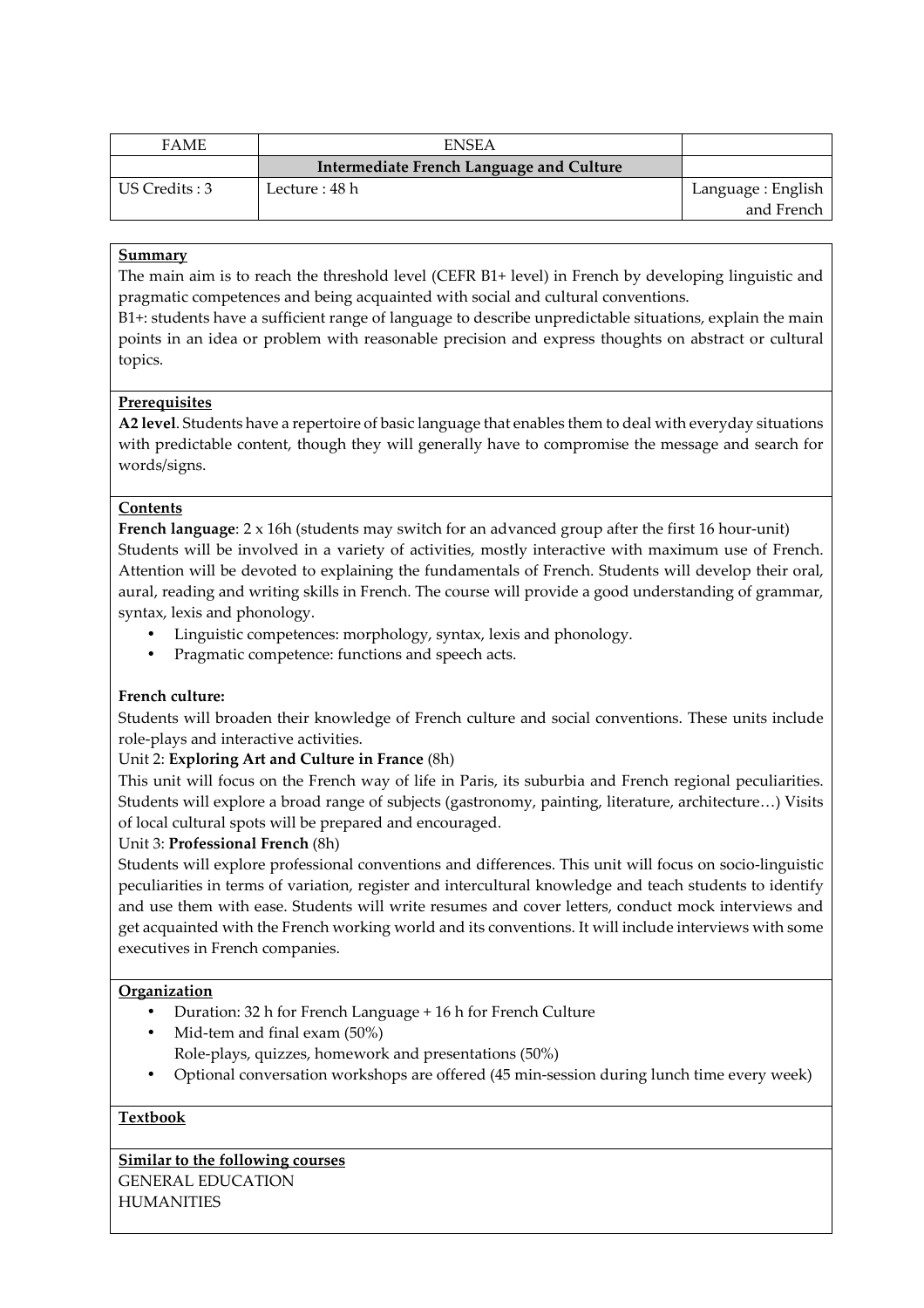| <b>FAME</b>    | <b>ENSEA</b>                         |                    |
|----------------|--------------------------------------|--------------------|
|                | Advanced French Language and Culture |                    |
| US Credits : 3 | Lecture : 48 h                       | Language : English |
|                |                                      | and French         |

The main aim is to reach proficiency (CEFR C1 level) in French by developing linguistic and pragmatic competences and being acquainted with social and cultural conventions.

C1 level: students can select an appropriate formulation from a broad range of language to express themselves clearly, without having to restrict what they want to say.

#### **Prerequisites**

**B1+, B2 level**. Students have a sufficient range of language to be able to give clear descriptions, express viewpoints and develop arguments without much conspicuous searching for words/signs, using some complex sentence forms to do so.

#### **Contents**

#### **French language**: 20h + 12h

Students will be involved in a variety of activities, mostly interactive with maximum use of French. Attention will be devoted to explaining the fundamentals of French. Students will develop their oral, aural, reading and writing skills in French. The course will provide a good understanding of grammar, syntax, lexis and phonology.

- Linguistic competences: morphology, syntax, lexis and phonology.
- Pragmatic competence: functions and speech acts.

#### **French culture:**

Students will broaden their knowledge of French culture and social conventions. These units include role-plays and interactive activities.

Socio-cultural competence: cultural and socio-linguistic conventions. Recognising and using aspects of variation, register and intercultural competence.

#### Unit 2: **Exploring Art and Culture in France** (8h)

This unit will focus on the French way of life in Paris, its suburbia and French regional peculiarities. Students will explore a broad range of subjects (gastronomy, painting, literature, architecture…) Visits of local cultural spots will be prepared and encouraged.

#### Unit 3: **Professional French** (8h)

Students will explore professional conventions and differences. This unit will focus on socio-linguistic peculiarities in terms of variation, register and intercultural knowledge and teach students to identify and use them with ease. Students will write resumes and cover letters, conduct mock interviews and get acquainted with the French working world and its conventions. It will include interviews with some executives in French companies.

#### **Organization**

- Duration: 32 h for French Language + 16 h for French Culture
- Mid-tem and final exam (50%) Role-plays, quizzes, homework and presentations (50%)
- Optional conversation workshops are offered (45 min-session during lunch time every week)

## **Textbook**

**Similar to the following courses** GENERAL EDUCATION

**HUMANITIES**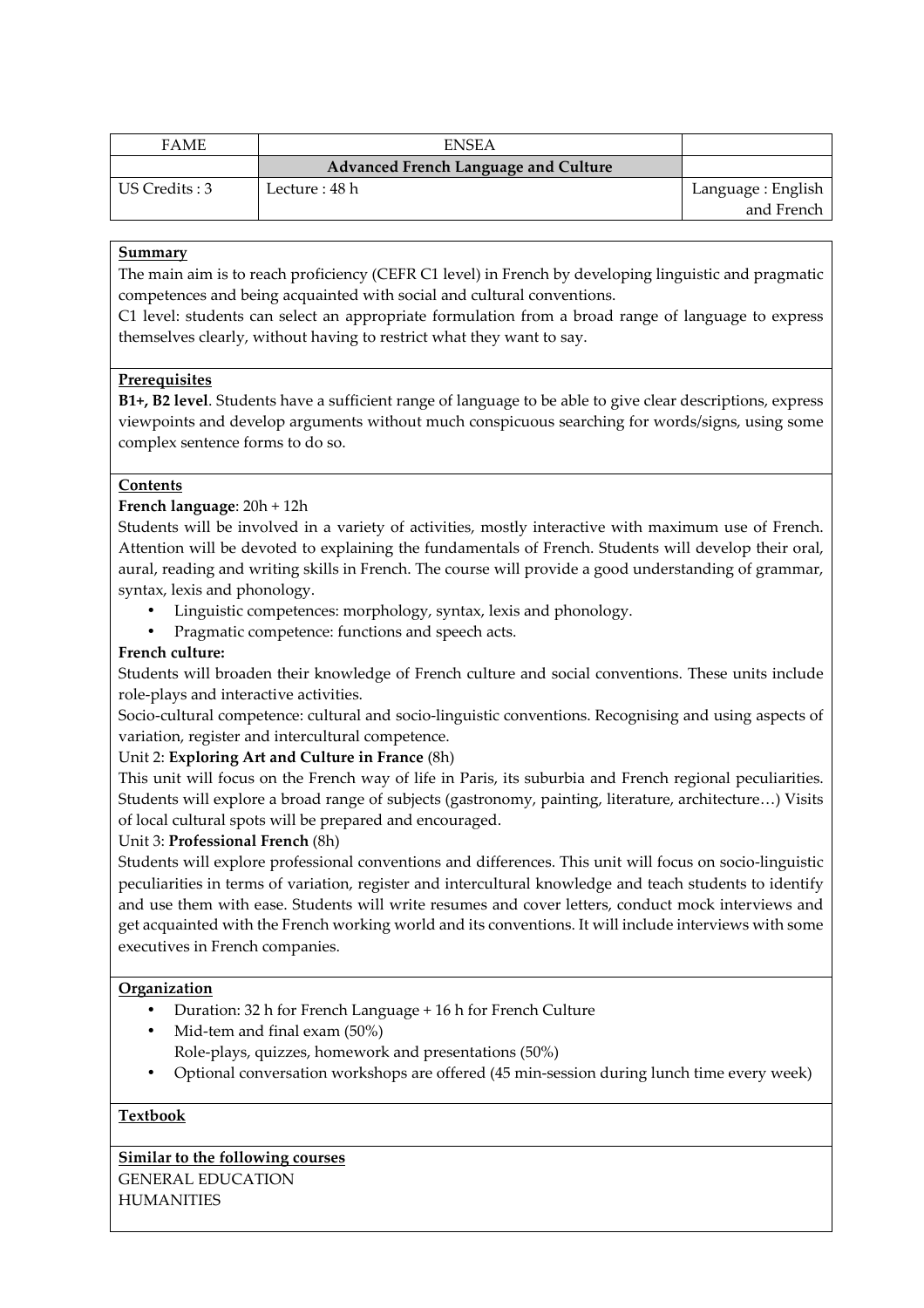| <b>FAME</b>      | <b>ENSEA</b>                     |                    |
|------------------|----------------------------------|--------------------|
|                  | Electronic Circuits & Laboratory |                    |
| US Credits : 3+1 | Lecture : 44h ; Laboratory : 24h | Language : English |

Analog circuits modelling, analysis and design for modern electronic systems. Analysis of integrated amplifiers with bipolar junction transistors and field-effect transistors. Frequency response of transistor amplifiers. Operational amplifiers and filter circuits. Non-ideal operational amplifier. Introduction to microelectronics.

To reinforce concepts, laboratory experiments involve work with real components on didactic circuits and PSpice simulations.

#### **Prerequisites**

Completion of at least one introductory course to electronic circuits

#### **Contents**

- Review of basic circuit analysis method (superposition, Thevenin, Norton)
- Models of components, dependent sources and amplifiers
- Small signal analysis
- Amplifier design with BJT and MOSFET
- BJT and MOSFET amplifier large signal analysis
- Frequency domain characterisation of transistor circuits
- Operational amplifier circuit architecture
- Characteristics and operating principles of operational amplifiers
- Positive and negative feedback principles
- First and second order active filters with operational amplifiers
- Introduction to transistor level design of CMOS digital circuits

#### Laboratory topics:

- Measurements on linear circuits
- BJT characteristics and applications
- MOSFET characteristics and applications
- Op-amp based amplifiers and limitations
- Op-amp based filters
- CMOS logic gates

#### **Organization**

- One or two 2-hour session of lecture per week. The group of students is small enough to intertwine formal lecturing and exercises. The marking will be based on written tests and homework.
- Eight 3-hour session of laboratory experiments. The marking will be based on preparations, work during the sessions and lab reports.

#### **Textbook**

| * CYLD OOT<br>A. Sedra and K. Smith, Microelectronic Circuits, Oxford University Press, 7th Edition |                                           |  |  |  |
|-----------------------------------------------------------------------------------------------------|-------------------------------------------|--|--|--|
| Similar to the following courses                                                                    | University of Illinois at U-C ECE 342&343 |  |  |  |
| IIT Chicago ECE 312<br>$\bullet$                                                                    | Mississippi State University ECE 3434     |  |  |  |
| University at Buffalo EE 310&312<br>$\bullet$                                                       | University of Michigan at AA EECS 311     |  |  |  |
| • Univ. of Pittsburgh ECE 0102                                                                      | Michigan Tech EE 3131                     |  |  |  |
|                                                                                                     |                                           |  |  |  |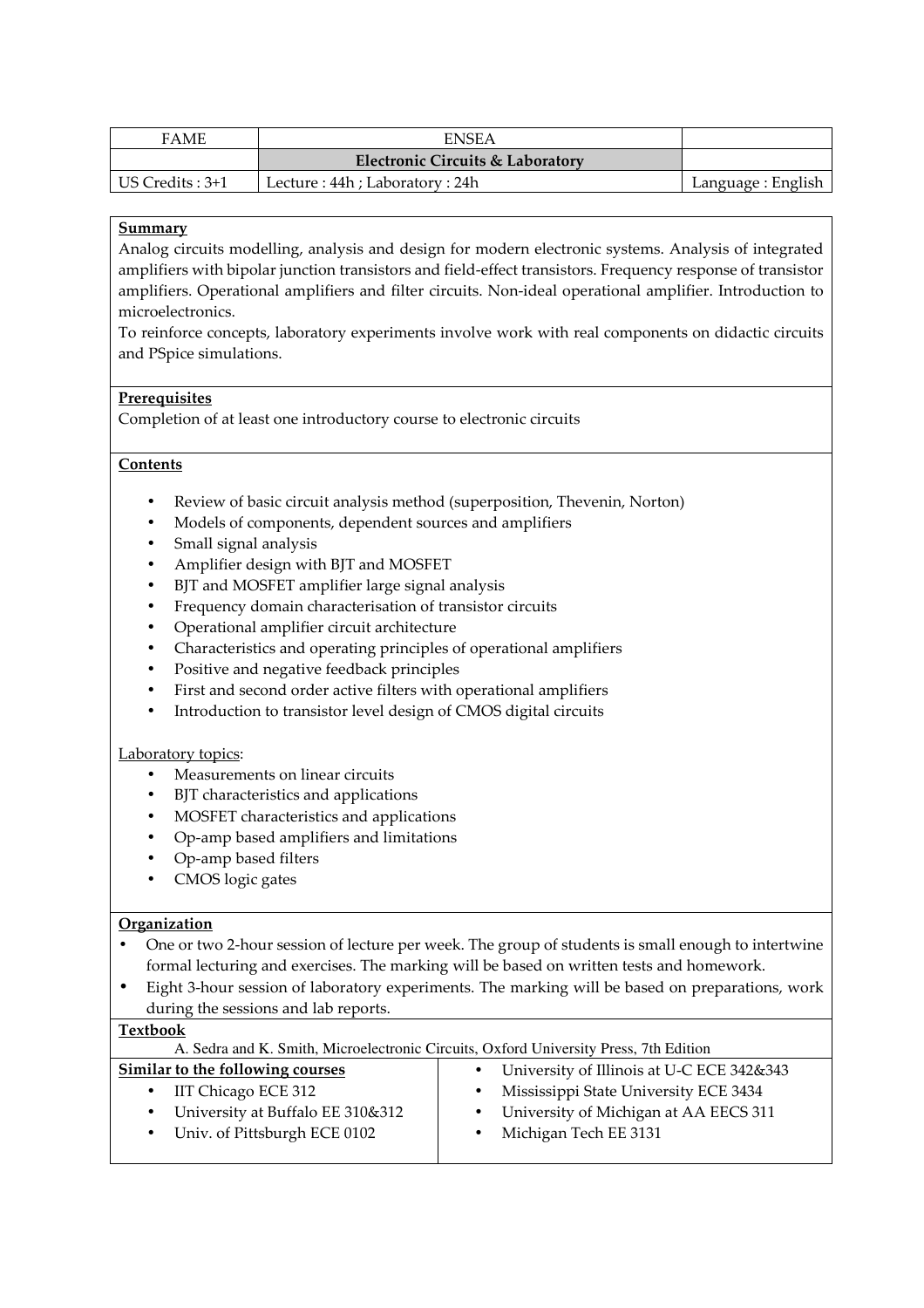| <b>FAME</b>    | <b>ENSEA</b>                                                  |                    |
|----------------|---------------------------------------------------------------|--------------------|
|                | <b>Computer Architecture: Introduction to Microprocessors</b> |                    |
|                | and Embedded systems                                          |                    |
| US Credits : 3 | Lecture: 17h; Laboratory: 28h                                 | Language : English |

The goals of this course are to understand the main principles of a microprocessor system. It's both based on basic courses about microprocessor and laboratory works on a real embedded system.

#### **Prerequisites**

- Digital Electronics
- C or C++ language

# **Contents**

This is a lab-oriented course in which classroom topics are explored through indepth experiments in laboratory projects.

First, the students work on a simulator with a simplified model of a microprocessor. Here, basic concepts are described: data representation, arithmetic and logic unit, RISC principles, pipelining, memory types, assembly language.

Then students have to program a Cortex M7 microcontroller (ARM) based board in



assembly language and C. Thanks to this work they discover more advanced topics such as: procedure, compiler, linker, the relation between assembly code and high-level language...

Then students program their own board with a personal project with switches, LEDs, a LCD screen and other peripherals. This is a way to introduce other concepts: I/O, peripheral devices, interrupts. Courses and laboratory works are mixed. At the beginning, there are mostly courses then at the end mostly laboratory sessions.

Topics:

- Basic microprocessor principles: fetch, decode and execute cycle + pipeline, memory.
- Machine code, assembly language, assembler, number system.
- From C to assembly language: compiler.
- Exception handling and interrupts.
- Microcontroller and embedded systems.

#### **Organization**

Mix of 2-hour sessions and 4-hour sessions. The group of students is small enough to intertwine formal lecturing, exercises and laboratory. The grading is based on written tests and homework.

#### **Textbook**

| Similar to the following courses   | • University of Illinois at U-C CS 231 & 232   |
|------------------------------------|------------------------------------------------|
| $\bullet$ IIT Chicago CS 470       | Mississippi State University ECE 3724/ECE 4713 |
| • University at Buffalo CSE 341    | • University of Michigan at AA EECS 300 level  |
| • University of Pittsburgh CS 0447 | Michigan Tech EE3171                           |
|                                    |                                                |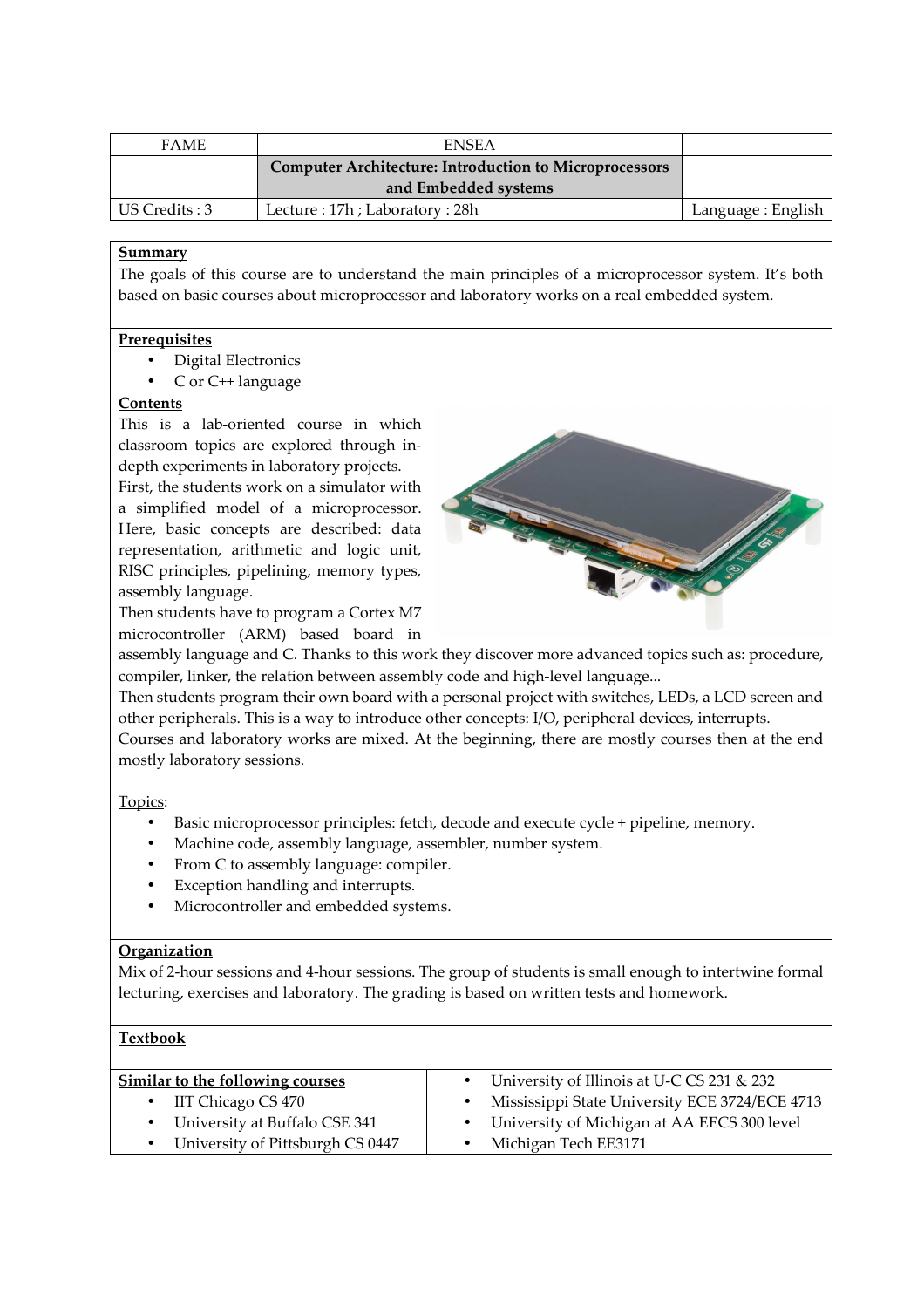| <b>FAME</b>    | <b>ENSEA</b>                      |                    |
|----------------|-----------------------------------|--------------------|
|                | <b>Probability and Statistics</b> |                    |
| US Credits : 3 | Lecture; Tutorials : 45h          | Language : English |

This course allows students to understand the basis principles in Probability and Statistics. The first three chapters cover basics of probability and introduce many fundamentals that are later necessary in statistical inference studies. Chapter 4 define the mathematical expectation. Chapters 5 and 6 introduce some discrete and continuous distributions. Chapter 5, 6 and 7 represent the central core of statistical inference, estimation (point and interval) and hypothesis testing. A major feature of these chapters is the division into methods of finding appropriate statistical techniques and methods of evaluating these techniques. Chapter 8 treats the theory of linear regression; the major purpose of regression is to explore the dependence of one variable on others.

## **Prerequisites**

- Calculus and analytical geometry (including vector analysis)
- Usual functions. Euclidian space. Partial differentiation. Multiple integrals. Line and surface integrals. Integral theorems of vector calculus

#### **Contents**

- Elementary Probability Theory including discrete and continuous distributions:
	- o Discrete Uniform Distribution, Hyper geometric Distribution, Binomial Distribution, Poisson Distribution.
	- o Continuous Uniform Distribution, Exponential Distribution, Normal Distribution
- Multiple Random Variables.
- Properties of a Random Sample:
	- o Strong Law of Large Numbers.
	- o Central Limit Theorem.
	- o Slusky's Theorem.
- Estimation: the Likelihood Principle, Maximum Likelihood Estimators, Methods of Evaluating Estimators.
- Confidence intervals: Methods of finding interval estimators, Methods of evaluating interval estimators.
- Hypothesis Testing: Methods of finding tests, Methods of evaluating tests.
- Simple Linear Regression.
- Applications.

#### **Organization**

One or two 2-hour session of lecture per week. The group of students is small enough to intertwine formal lecturing and exercises. The marking will be based on homework (20%) and written tests : midterm exam (40%), final exam (40%).

#### **Textbook**

Walpole, Meyers, Meyers, Ye, *Probability and Statistics for Engineers and Scientists,* 9th ed., Prentice Hall

| Similar to the following courses           |                                          |
|--------------------------------------------|------------------------------------------|
| IIT Chicago MATH 374/474/475               | Mississippi State University IE 4613     |
| University at Buffalo STA 301 & 302        | • University of Michigan at AA STATS 412 |
| University of Pittsburgh ENGR 20           | Michigan Tech MA 4760                    |
| University of Illinois at Urbana-Champaign |                                          |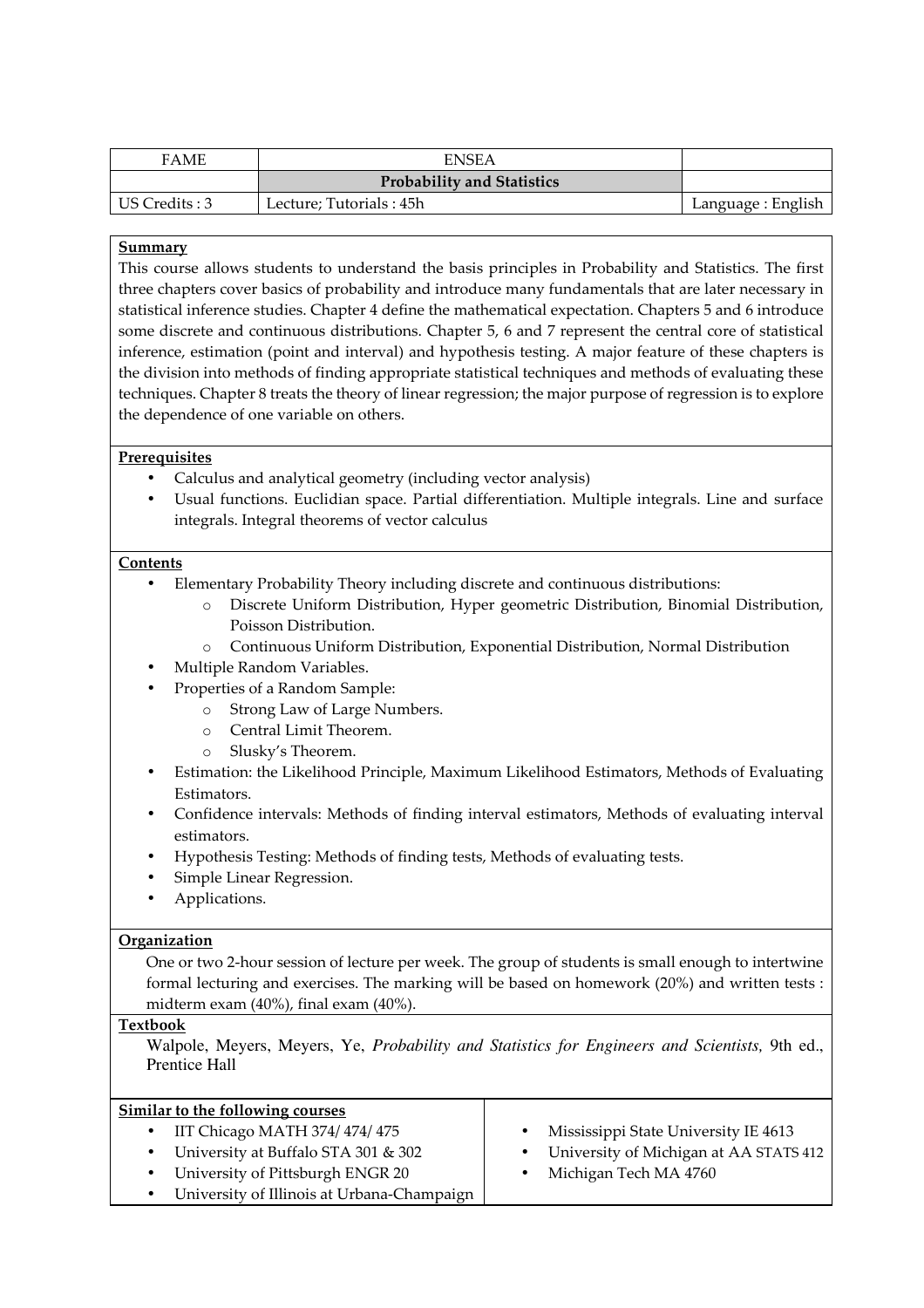| <b>FAME</b>    | <b>ENSEA</b>                             |                    |
|----------------|------------------------------------------|--------------------|
|                | <b>Fundamentals of Power Engineering</b> |                    |
| US Credits : 3 | Lecture: 33h, Laboratory: 12h            | Language : English |

The goal of this course is to understand and to apply the basic principles involved in the design and the modelling of Power Engineering systems.

#### **Prerequisites**

- Mathematics basis including integrals, differential equations, complex numbers and matrices.
- Physics basis in Electronics (e.g. voltage, current, resistance, inductance and capacitance). Students are also supposed to have basic knowledge about electronic circuit analysis.

#### **Contents**

Lecture

- Power definitions: active and reactive power, power factor, linear and non-linear receptors.
- Magnetic circuits and coils: magnetic materials, magneto-motive force, reluctance, magnetic energy, self and mutual inductances, hysteresis and Eddy current losses, equivalent circuits.
- Three-phase systems: definitions, coupling, power measurement.
- Single and three-phase transformers: Kapp assumptions, equivalent circuits, losses and efficiency, parameter identification using no load test and short-circuit test.
- DC motors: Structure and model, operating modes and power (motor, generator), efficiency.
- Three-phase AC motors: Structures, models, equivalent circuits, power losses and efficiency.
- Power electronics: Elementary components (Diode, IGBT, FET) and design rules (association of voltage and current sources), power bridges (rectifier, chopper, inverter) and introduction to variable speed drives,
- Brief introduction to power networks and smart grid.

Labs

- Transformers (single phase and 3-phase transformer).
- Synchronous generator (parameters of a 3-phase synchronous generator)
- Induction motors (parameters, speed-torque characteristic)
- Four-quadrant chopper driving a DC motor (static and dynamic characteristics)

## **Organization**

One 2-hour session of lecture per week. The group of students is small enough to intertwine formal lecturing and exercises. Four 3-hour session of laboratory experiments.

Grading is based on mid-tem and final exam (50%), Laboratory (40%), Homework (10%)

#### **Textbook**

Electrical Energy an Introduction, Mohamed A. El-Sharkawi, CRC, **3rd Edition**

| Similar to the following courses  | University of Illinois at U-C ECE 330       |
|-----------------------------------|---------------------------------------------|
| IIT Chicago ECE 319               | Mississippi State University ECE 3414/3614  |
| University at Buffalo EE 425      | University of Michigan at AA EECS 300 level |
| University of Pittsburgh ECE 1771 | Michigan Tech EE 4219 & EE 4220             |
|                                   |                                             |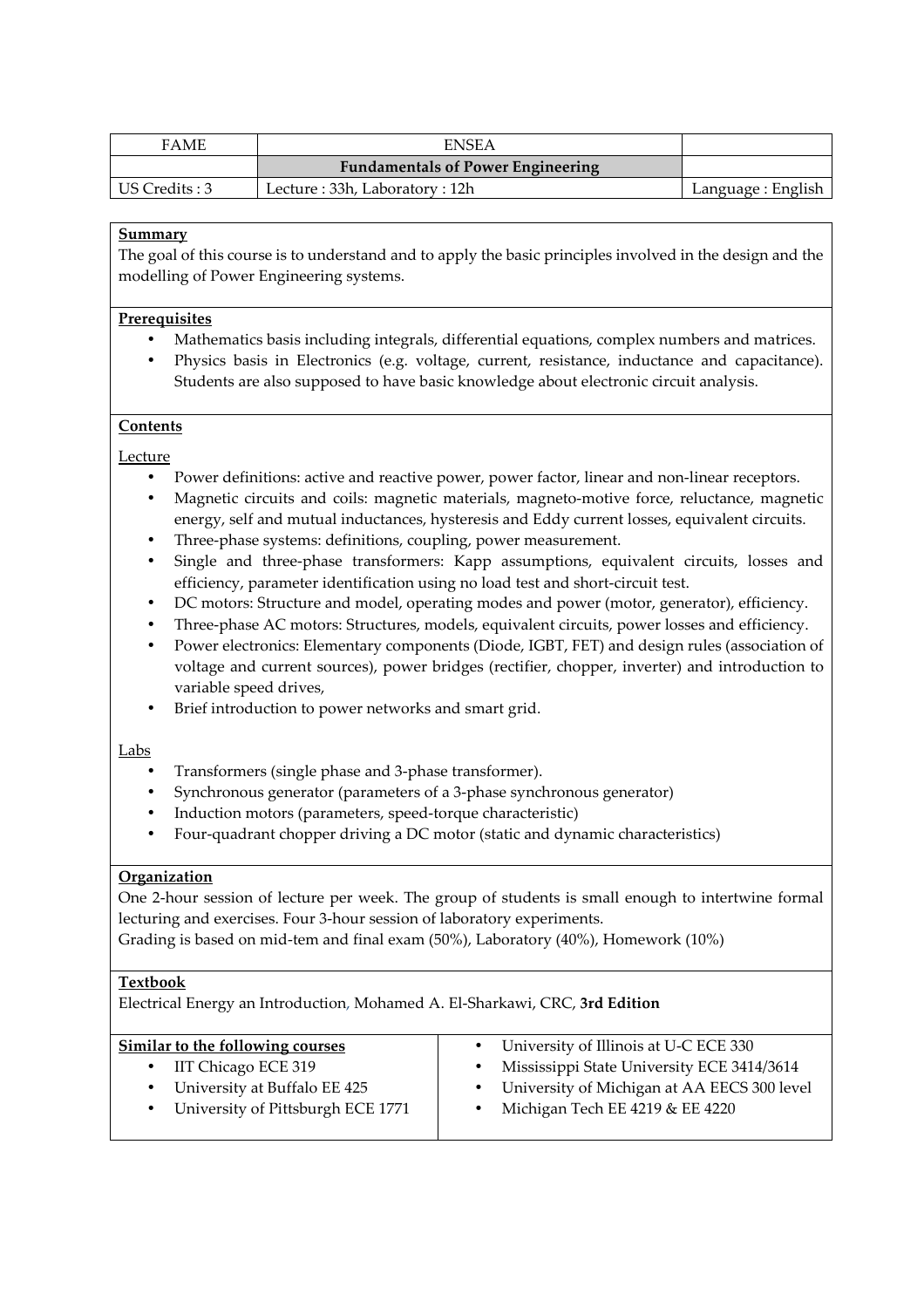| <b>FAME</b>    | <b>ENSEA</b>                 |                    |
|----------------|------------------------------|--------------------|
|                | <b>Signals and Systems</b>   |                    |
| US Credits : 3 | Lecture: 30h; Tutorials: 15h | Language : English |

The goals of this course are to understand the main characteristics about continuous and discrete time signals and the basis needed for their further processing (filtering for example).

## **Prerequisites**

Students are supposed to have knowledge about circuit analysis with sinusoidal signals and some ideas about Fourier series representation of periodical signals. They must of course know how to calculate basic integrals (mainly exponential functions and rectangular window) and finite and infinite geometrical series.

# **Contents**

Continuous time signals

- Fourier and Laplace transforms
- Time invariant linear systems and convolution
- Transfer functions, stability, frequency response, Bode representation, poles / zeros diagrams
- Application to physical systems (electrical, mechanical)

#### Discrete time signals

- Sampling theorem. Fourier equivalence of sampled signals and sequences. Practical sampling and converters. Problem of practical reconstruction (blocker effects).
- Linear systems, time invariant and non-time invariant (i.e. compressor and oversampler)
- Fourier and Z transforms
- Convolution, transfer functions, stability, frequency response, poles / zero diagrams
- Convolution / product duality. Windowing.
- Frequency sampling : Discrete Fourier Transform and applications
- Introduction to filter design.

#### **Organization**

- Approximately 40 % on continuous time signals, 60 % on discrete time signals
- Approximately 2/3 of the time will be used for formal lecturing, the remaining third being in form of tutorials (tutorials and lecture will be intertwined, as the group will be small enough to do it in the same place).

#### **Textbook**

1. B. P. Lathi, Linear Systems and Signals, Oxford Univ. Press, 2nd edition

- IIT Chicago ECE 308
- University at Buffalo EE 303
- University of Pittsburgh ECE 1552
- University of Illinois at Urbana-Champaign ECE 310
- Mississippi State University ECE 3443
- University of Michigan at AA EECS 351 or EECS 216
- Michigan Tech EE 3160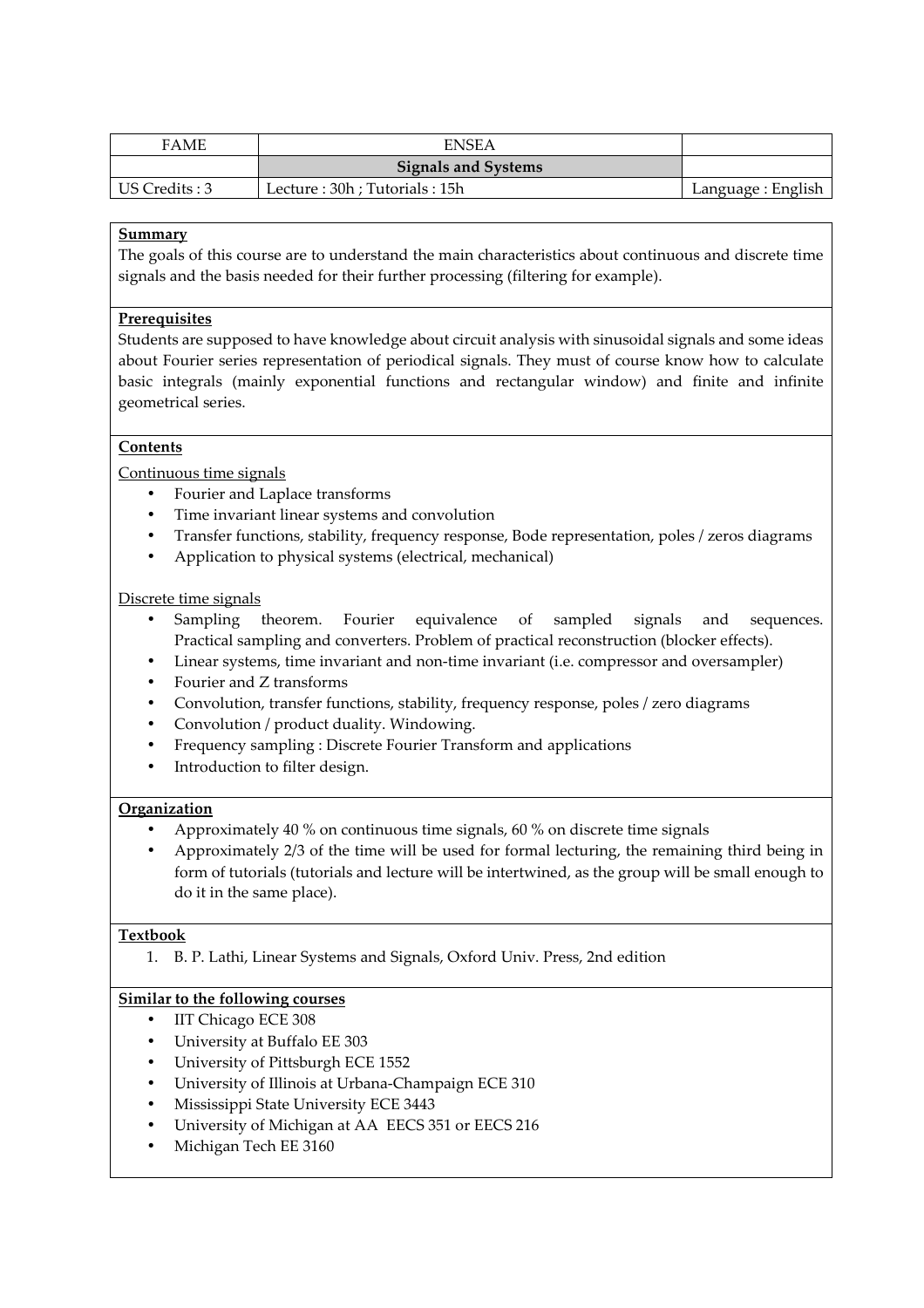| <b>FAME</b>    | <b>ENSEA</b>                  |            |
|----------------|-------------------------------|------------|
|                | <b>Communications Systems</b> |            |
| US Credits : 3 | Lecture: 33h, Laboratory 12h  | Language : |
|                |                               | English    |

This course introduces analog and digital techniques for signal transmission. By the end of the course students should be able to analyze basic communication systems and specify their performances.

## **Prerequisites**

- Fourier analysis of signals and systems
- Probability and random variables

## **Contents**

Signals and Systems review

- Fourier series and transforms
- Linear systems theory, impulse response and transfer functions

## Continuous waveform modulation systems

- Amplitude modulation: study of AM signal in time and frequency domains, AM modulator and demodulator circuits
- Angle modulation: study of FM signal in time and frequency domains, FM modulator and demodulator circuits
- Noise effects in analog modulations

Probability, radom variables and stochastic processes

- Statistical averages, mean, correlation and covariance functions
- Transmission of a random process through a linear filter, power spectral density
- Gaussian process, white Gaussian noise

Digital communication systems

- Baseband transmission of digital signals: representation of digital information, M-ary symbols, intersymbol interference, matched filter detection, eye pattern, probability of error due to noise
- Band-pass transmission of digital signals: QAM, PSK and FSK modulations

#### **Organization**

- Includes 12h of laboratory (8h of measurements on real circuits with oscilloscope and spectrum analyzer, 4h of simulations of digital systems with Matlab Simulink)
- Computer projects using MATLAB software as homeworks

#### **Textbook**

Simon Haykin & Michael Moher, Communication Systems, John Wiley, 5th Edition

- IIT Chicago ECE 405
- University at Buffalo EE 483
- University of Pittsburgh ECE 1472
- University of Illinois at Urbana-Champaign ECE 459
- Mississippi State University
- University of Michigan at AA EECS 400 level
- Michigan Tech EE 4250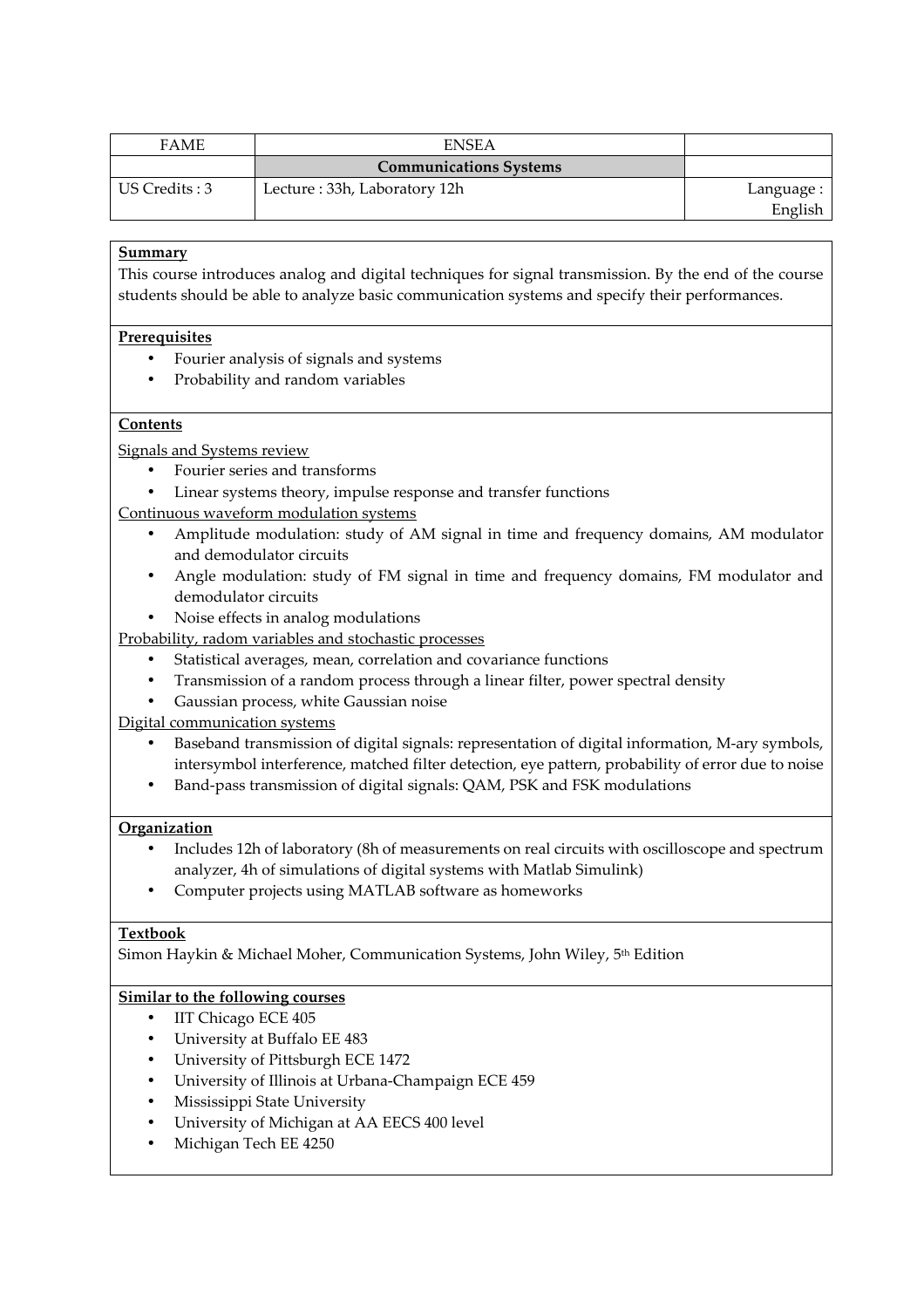| <b>FAME</b>    | <b>ENSEA</b>                                            |                    |
|----------------|---------------------------------------------------------|--------------------|
|                | Object oriented programming in Java through video games |                    |
| US Credits : 3 | Lecture: Tutorials : 45h                                | Language : English |

This course addresses all students with a minimum skill in procedural programming. Main goals are:

- to discover object oriented programming and design through the example of video games.
- discover game design theory and history
- to build a strong skill in complex software development
- to master most of Java and JavaFx features.

## **Prerequisites**

Completion of at least one course of procedural programming (like C language)

## **Contents**

Object oriented programming and Java:

- Class factory
- **Inheritance**
- Polymorphism
- Lambda expression
- Threads
- Design patterns
- 3D object manipulation
- Object oriented design

## Game design:

- History of video games
- Gameplay modes
- Type and structure of video games
- Video games design documents.
- **Storytelling**

# **Laboratory projects:**

Two labs will be on video games design: brainstorming and design thinking.

The other labs will be on Java, using IntelliJ IDE on your laptop. During these labs, we will create three gaming structure to introduce OOP concepts (a console game, a 2d platformer, a 3d gui).

#### **Organization**

- Mashup of academic courses and labs, on your own laptop.
- The final mark will be composed at 30% by a written midterm exam, 10 % by an introductory project and at 60% by a final project.

#### **Textbooks**

*Let us Java,* by Yashwant Kanetkar (BPB)

*Killer Game Programming in Java*, by Andrew Davison (O'Reilly)

*Fundamentals of Game Design,* by Ernest Adams (New Riders)

| Similar to the following courses | • University of Illinois at U-C               |
|----------------------------------|-----------------------------------------------|
| IIT Chicago                      | Mississippi State University                  |
| • University at Buffalo          | • University of Michigan at AA EECS 200 level |
| University of Pittsburgh         | Michigan Tech                                 |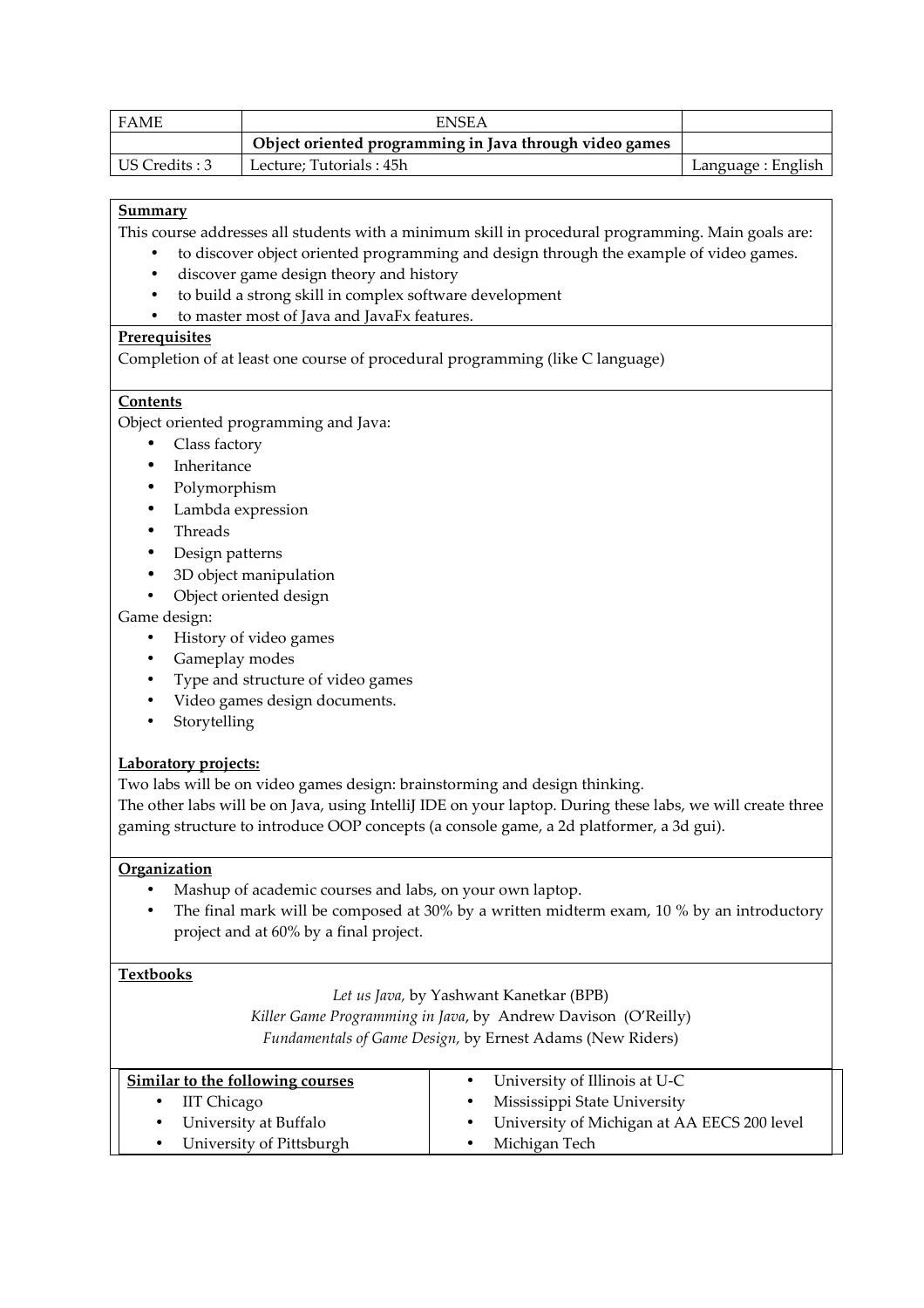| <b>FAME</b>    | <b>ENSEA</b>             |                    |
|----------------|--------------------------|--------------------|
|                | <b>Operating Systems</b> |                    |
| US Credits : 3 | Lecture; Tutorials : 45h | Language : English |

The purpose of this course is to understand and use the basic concepts of operating systems.

#### **Prerequisites**

- C programming language
- Linux Basics: The Command Line Interface

#### **Contents**

The basic concepts of operating systems are common to most computer systems, and enable the interfaces between the computer and the programmer. The Linux kernel will be taken as example to analyze common mechanisms. Concepts listed below will be discussed:

- process management, process data structures, scheduling
- memory management, virtual memory
- inter-process communication, signal, shared memory, semaphores, message queues
- threads, condition variables
- kernel initialization, kernel modules programming

#### **Laboratory project:**

- Development of a micro shell: display of output codes and execution times of programs launched, concatenation of commands, redirection of inputs and outputs to files.
- Memory allocator: rewrites malloc() and free() functions of the C standard library, to detect any buffer overflows.
- Inter-Process Communications: error-free communication of 3 processes using pipes, signals and shared memories.
- Threads: error-free synchronization between multiple threads.

#### **Organization**

- Approximately 1/3 of the time will be used for formal lecturing, the remaining time being used for tutorials (lecture and tutorials will be intertwined, as the group will be small enough to do it in the same place).
- The final mark will be composed at 1/3 by a written exam, and at 2/3 by the work done in practical work.

#### **Textbook**

- 1. D. P. Bovet, M. Cesati, Understanding the Linux Kernel, O'Reilly Media (October 2000)
- 2. A.S. Tanenbaum, Modern Operating Systems, Prentice Hall, 3 edition (December 21, 2007)

- IIT Chicago CS 450
- University at Buffalo CSE 421
- University of Pittsburgh CS 1550
- University of Illinois at Urbana-Champaign CS 423
- Mississippi State University CSE 4733
- University of Michigan at AA EECS 400 level
- Michigan Tech Tech Elective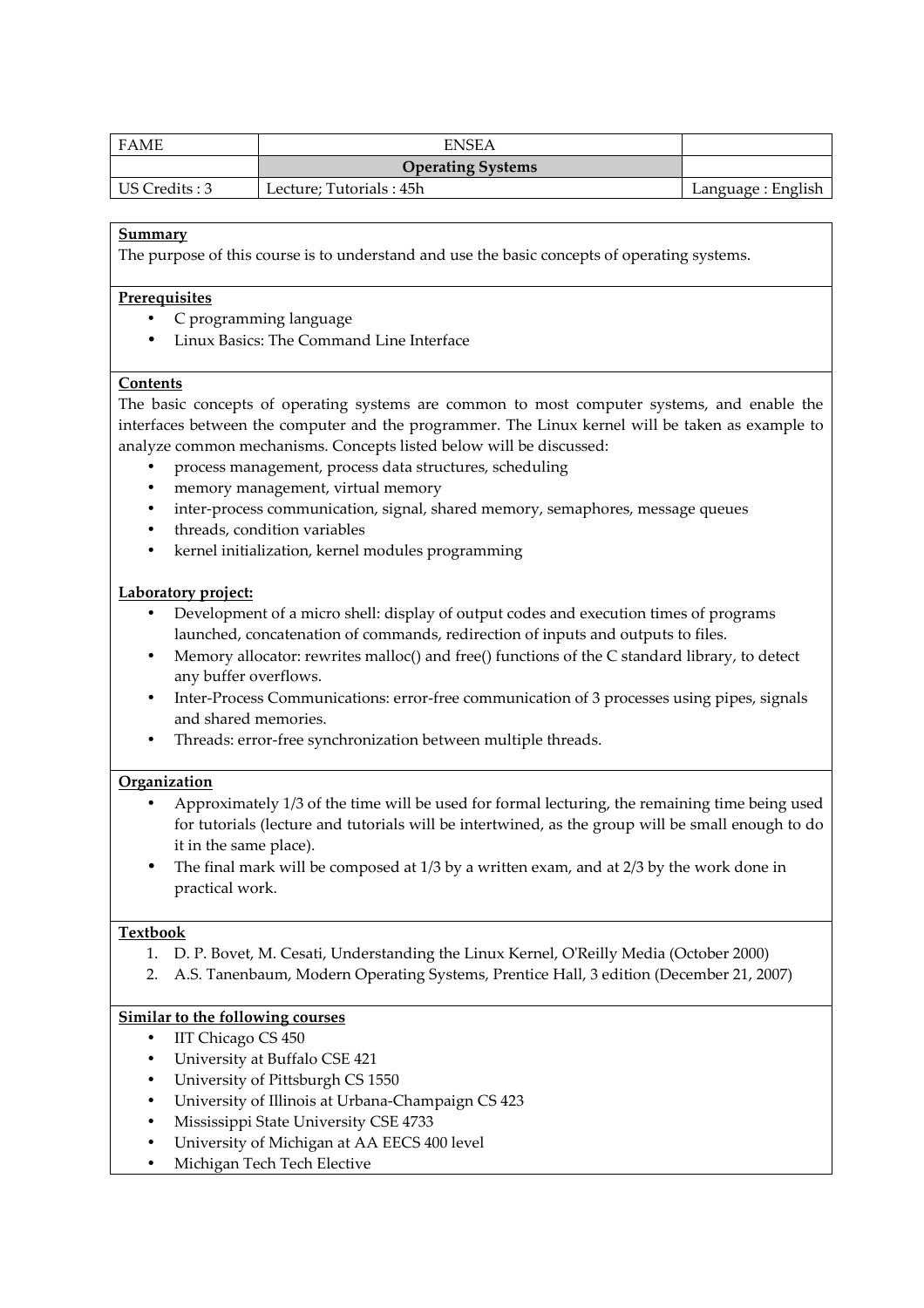| <b>ELECTIVE</b> | <b>ENSEA</b>                 |                   |
|-----------------|------------------------------|-------------------|
|                 | <b>UAVs / Drones</b>         |                   |
| US Credits: 3   | Lecture: 36h, Laboratory 28h | Language: English |

This course is an introduction to the design, realization, instrumentation and remote control of drones. These techniques could be generalized to other autonomous mechatronics systems.

#### **Prerequisites**

- Classical mechanics: Newton's law, concepts of kinetic energy, angular momentum, inertia...
- Control systems: modeling of dynamic systems, control system analysis and design, PID design
- Microcontroller programming and interfacing: C language, ADC, timers, PWM generation, interrupts

# **Contents**

- Notions of mechanics
- **Aerodynamics**
- **Motorization**
- Sensor specifications (accelerometer, gyroscope, magnetometer, GPS…)
- Sensor data fusion (Complementary or Kalman filter)
- Control (PID, multivariable)
- Microcontroller (STM32 family)

#### **Laboratory project**

- Testing a pre-built quadcopter drone
- Acquisition (I2C/SPI protocols) and processing of sensors data (accelerometer, gyroscope, magnetometer…)
- Generation of PMW control signals for motors
- Dynamic modeling and simulation with Matlab/Simulink
- Feedback and PID control

#### **Textbook**

**Fundamentals of Inertial Navigation, Satellite-based Positioning and their Integration**, A. Noureldin, T**.** Karamat**,** J. Georgy, **SPRINGER**

- IIT Chicago
- University at Buffalo
- University of Pittsburgh
- University of Illinois at Urbana-Champaign
- Mississippi State University
- University of Michigan at AA
- Michigan Tech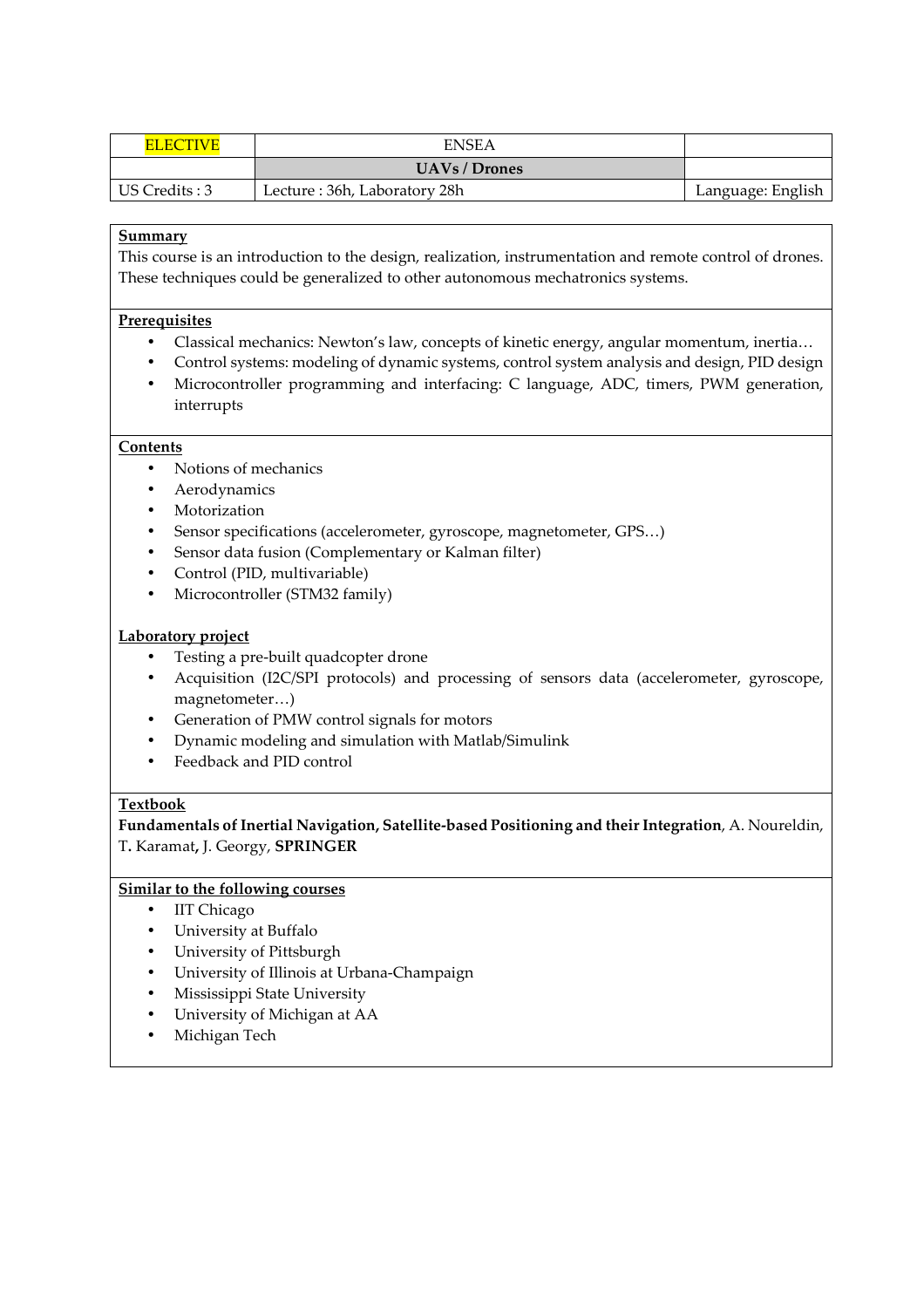| <b>FI ECTIVE</b> | <b>ENSEA</b>                 |                   |
|------------------|------------------------------|-------------------|
|                  | <b>Internet of Things</b>    |                   |
| US Credits : 3   | Lecture: 36h, Laboratory 28h | Language: English |

IoT networks interconnect embedded physical objects such as distributed control systems used in autonomous vehicles and sensor networks used in structural health monitoring and smart cities. According to predictions, IoT will account for 45% of all Internet traffic by 2020, showcasing the importance of IoT applications.

This module focuses on the architectures and protocols of IoT communication networks; we will study cases such as wireless sensor networks and vehicular IoT networks (V2V, V2X, X2V to assist driving). The option covers a wide range of topics, starting from the physical layer (PHY), and moving to IoT MAC and network layers (802.15.4, 6LoWPAn, ZigBee, etc.). Special topics, including IoT security protocols – IPSec. DTLS, etc., will also be covered. Students will have the chance to get introduced to the realm of IoT and experiment with intelligent, interconnected objects, they can potentially conceptualize, design and develop in the future as engineers.

## **Prerequisites**

- Digital communications
- Networking fundamentals

#### **Contents**

- Communication networks for IoT
- Fundamental trade-offs between rate, connectivity, latency
- Wireless sensor networks
- Energy consumption, energy harvesting
- IoT PHY: NB-IoT
- Networking for IoT, TCP-IP, IPv6, 6LoWPAN, ROLL/RPL
- IoT Protocols, 802.15.4, ZigBee, RIOT, CoAP
- IoT Security, DTLS, IPSec
- Automotive IoT, V2V, V2X, X2V

#### **Laboratory topics:**

Laboratory sessions include MatLab® based experiments, experimentation with real IoT devices and remote access experimentation using the IoT FIT Lab at INRIA Saclay https://www.iot-lab.info/.

#### **Textbook**

• Moodle online resources

- IIT Chicago
- University at Buffalo
- University of Pittsburgh
- University of Illinois at Urbana-Champaign
- Mississippi State University
- University of Michigan at AA
- Michigan Tech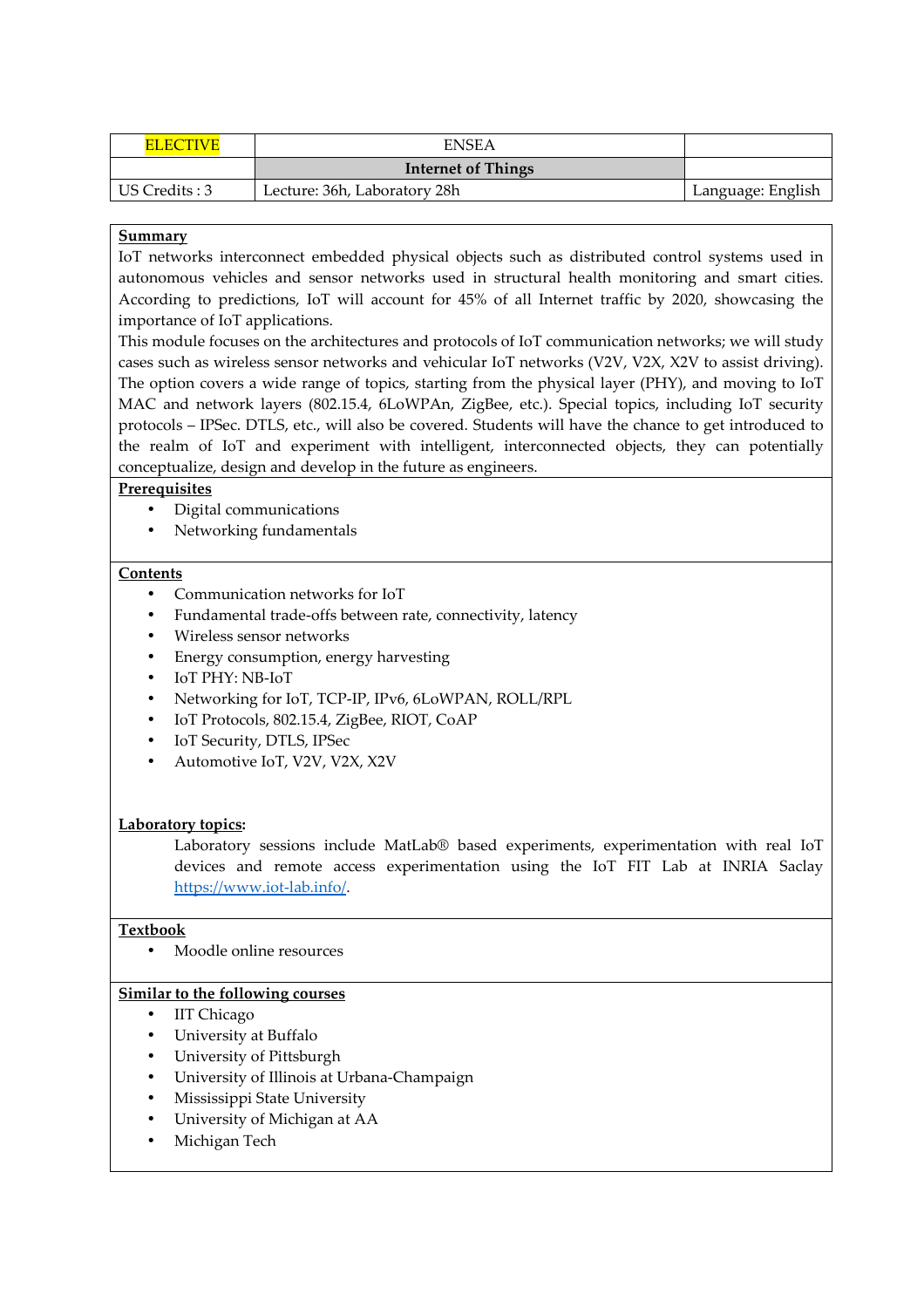| <b>ELECTIVE</b> | <b>ENSEA</b>                     |            |
|-----------------|----------------------------------|------------|
|                 | <b>Image and Virtual Reality</b> |            |
| US Credits : 3  | Lecture: 36h, Laboratory 28h     | Language : |
|                 |                                  | English    |

This course introduces digital signal processing for images, computer vision, virtual and augmented reality. After formal lecturing on these concepts, students will develop a project in teams of two students.

#### **Prerequisites**

- Imperative programming (C language)
- Object oriented programming (JAVA)
- Algorithms design

# **Contents**

- Image generation, camera types
- Image processing, linear filtering
- Mathematical morphology, pattern recognition (Hough transform), segmentation
- Computer vision: camera calibration, stereovision, structured light
- Virtual reality: VR helmets technology, 3D modeller, 3D engine
- Augmented reality: effects insertion, image synthesis

# **Textbooks**

- Digital Image Processing, Gonzales & Woods,  $3<sup>rd</sup>$  edition, Pearson
- Unity 5.x Game Development Blueprints, John P. Doran, 2016, PACKT
- Game Engine Architecture, Jason Gregory, 2014, CRC press

- IIT Chicago
- University at Buffalo
- University of Pittsburgh
- University of Illinois at Urbana-Champaign
- Mississippi State University
- University of Michigan at AA
- Michigan Tech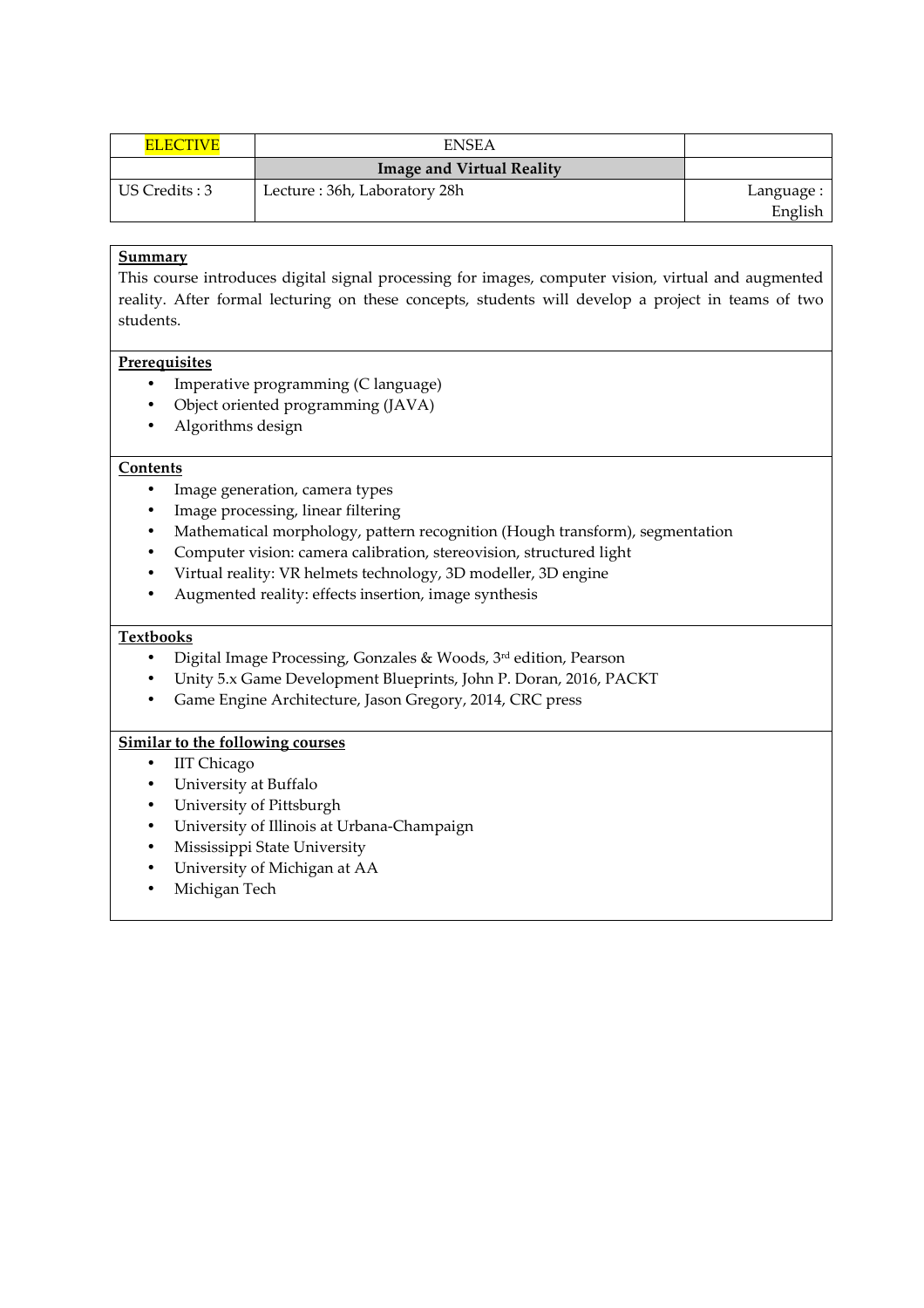| <b>ELECTIVE</b> | <b>ENSEA</b>                         |            |
|-----------------|--------------------------------------|------------|
|                 | Artificial Intelligence and Big Data |            |
| US Credits : 3  | Lecture: 36h, Laboratory 28h         | Language : |
|                 |                                      | English    |

This course is an introduction to artificial intelligence and its application to the processing of big quantities of data. Classification and prediction questions will be studied through different AI methods in order to find solutions for automatic image indexation or for recommendation systems.

# **Prerequisites**

- Programming skills (Python language)
- Linear Algebra
- Basic Probability and Statistics

# **Contents**

- Data mining, introduction to data bases
- Statistical learning, linear classifier, neuron networks, decision trees
- Introduction to deep learning
- Visual recognition, image interpretation
- Recommendation systems, user profile generation

## **Textbook**

- Deep Learning, Ian Goodfellow and Yoshua Bengio and Aaron Courville, MIT Press, 2016, http://www.deeplearningbook.org
- Pattern Recognition and Machine Learning, Christopher Bishop, Information Science and Statistics, 2006

- IIT Chicago
- University at Buffalo
- University of Pittsburgh
- University of Illinois at Urbana-Champaign
- Mississippi State University
- University of Michigan at AA
- Michigan Tech